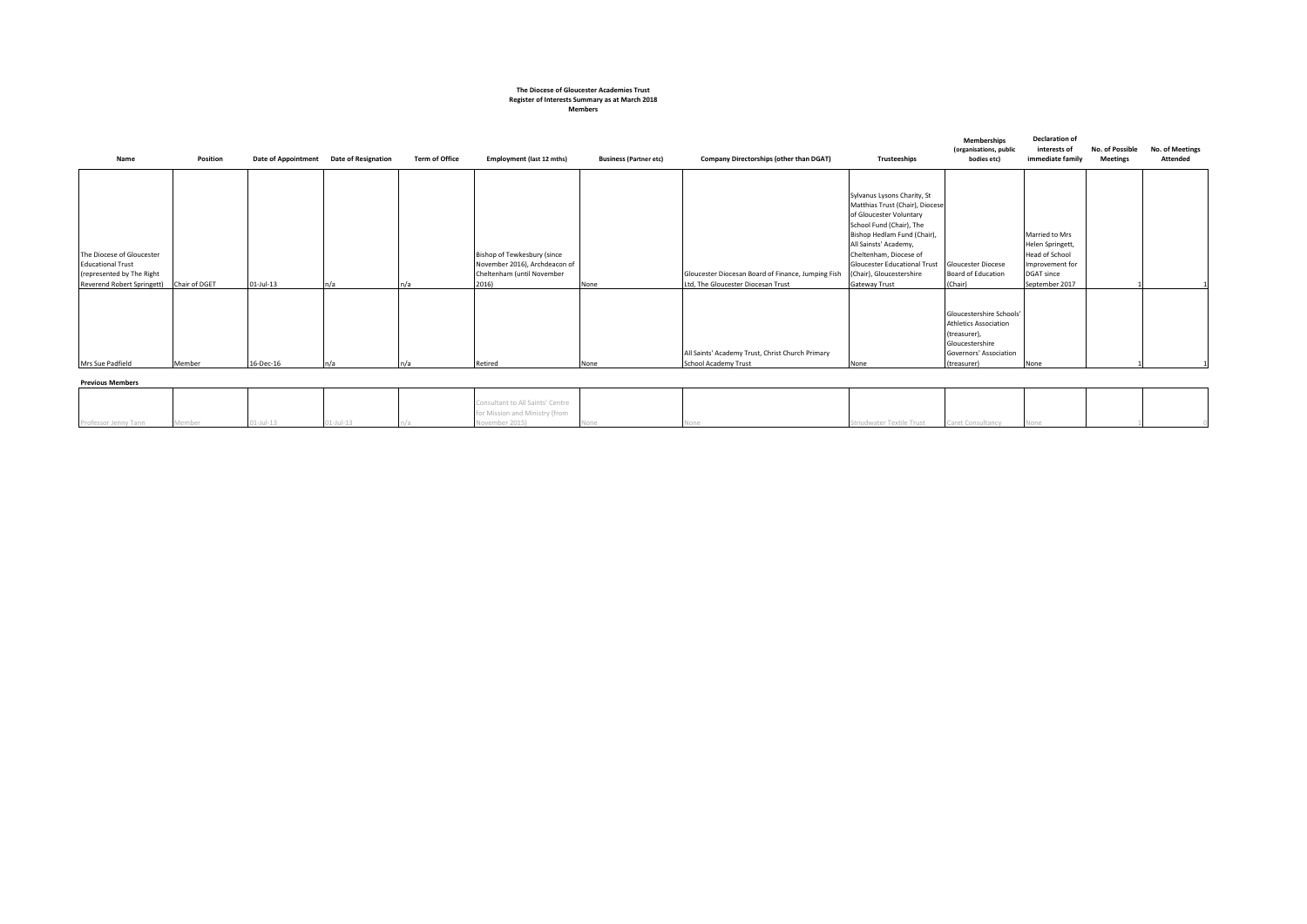| Director (Interim Chair<br>Chair of Governors at<br>Cleave Systems Ltd (Systems<br>Winchcombe Abbey C of<br>from 22 May 2017,<br><b>Engineering and Technology</b><br>Cleave Systems Ltd (Systems Engineering and<br><b>Chair from 9 October</b><br>Management Consultancy, from<br>Technology Management Consultancy, from October<br>E Primary School (from<br>10-Feb-14<br>n/a<br>October 2006)<br>2006)<br>2017)<br><b>Members</b><br>None<br>None<br>Sept 2012)<br>None<br>Mr Douglas Cowper<br>4 years<br><b>Holy Trinity Tibberton</b><br>PCC (from 1983),<br>Gloucester Diocesan<br><b>Board of Education</b><br>(from June 2011),<br>Highnam C of E<br>Academy Trust (from<br>19-Jul-12<br>September 2010)<br>Mr Philip Perks<br>n/a<br>4 years (up to 2 terms) Members<br>Retired<br>n/a<br>Director<br>None<br>None<br>None<br>Spouse Clare<br>McCarron (Spouse)<br>- Employed as part-<br>time teacher at<br>Minchinhampton<br>University of Gloucestershire<br>(from February<br>09-Feb-15<br>2015)<br>Dr Kenneth Lynch<br>n/a<br>Members<br>(employee from Sept 2005)<br>None<br>Director<br>4 years<br>None<br>None<br>None<br>St Peter's Church<br>(Secretary and<br>Treasurer of the PCC<br>from Jan 2016),<br>St Peter's Church,<br>Minsterworth (Secretary and<br>Minsterworth,<br>Treasurer of the PCC from Jan Minsterworth Primary<br>16-Dec-15<br>n/a<br>Retired<br>2016)<br>School (February 2016) None<br>Members<br>Mr Mervyn Cowdrey<br>Director<br>4 years<br>None<br>None<br>Council Member Dean Close<br>School since June 2009<br>Davies Mayers Barnett<br>n/a<br>Director of DCS 2010-2014<br>01-Feb-16<br><b>Members</b><br>(Employee since 1999)<br>Sarnway Services Ltd (Director since 2016))<br><b>Mrs Rosemary Dick</b><br>Director<br>4 years<br>None<br>None<br>None<br>Randall and Payne LLP -<br>Accountants and busisness<br>Old Cryptians RFC -<br>Treasurer (sometime in<br>advisers, Partner as of 1 July<br><b>Nigel Stokes</b><br>2015. Can also add R&P<br>the late 1990's),<br>(father) Nigel<br>Randall and Payne Management<br><b>Stokes Garden</b><br>Services Ltd Provision of staff to<br>management services in here as<br>Governor at Clearwater<br>C of E Primary Academy<br>Maintenance<br>ongoing director ship and<br>accountancy practices.<br>$13$ -Jan- $16$<br>(from September 2017) (January 2016)<br>Mr Rob Stokes<br>n/a<br>Members<br>Shareholder from 21/09/16<br>shareholding<br>Director<br>4 years<br>None<br>None<br>Kevin Howie<br>(Husband) Spirit<br>Education,<br>provides education<br>services to Dursley<br>C of E Primary<br>Academy and<br>Diocesan Board of Finance<br>Diocesan Board of<br>potetially other<br><b>DGAT schools</b><br>(Diocesan Director of Education<br>Diocesan Board of Education (Secretary from July<br>St Matthias Trust (Trustee<br>Education (Secretary<br>n/a<br>ex-officio<br>(from July 2016)<br>Mrs Rachel Howie<br>CEO<br>04-Jul-16<br>since 4 July 2016)<br>2016)<br>since July 2016)<br>from July 2016)<br>None<br>4 years<br>That White Room Community<br>Association (a non for profit<br>organisation that exists to<br>promote the visual arts to those<br>who would not ordinarily<br><b>Gloucester Child Contact</b><br>Centre, Monther's Union,<br>engage with art due to gender,<br>disability, poverty, culture or<br>Gloucester Outdoor Church,<br>ethnicity. Chair from April<br>St Paul's Church of England<br>Diocese of Gloucester (from July<br>2017).<br>School, Sylvanus Lysons Trust None<br>Revd Ruth Fitter<br>22-May-17<br>n/a<br>Members<br>$2011$ ).<br>Director<br>4 years<br>None<br>None<br>Sylvanus Lysons Trust,<br>Warneford Clerical Trust,<br><b>Warneford Ecclesiastical</b><br>Diocese of Gloucester<br>(Archdeacon of Cheltenham)<br>Diocesan Board of Finance (Diocese of Gloucester),<br>Trust, Gloucester Magdalene<br>Diocese of Southwark<br>The Venerable Phil Andrew   Director<br>10-Jul-17<br>n/a<br>Gloucester Diocesan Trust<br>Charity<br>Members<br>None<br>None<br>4 years<br>None | Name | Position | Date of Appointment Date of Resignation | <b>Term of Office</b> | <b>Appointed By</b> | Employment (last 12 mths) | <b>Business (Partner etc)</b> | Company Directorships (other than DGAT) | Trusteeships | <b>Memberships</b><br>(organisations, public<br>bodies etc) | <b>Declaration of</b><br>interests of | No. of<br>No. of<br><b>Possible</b><br><b>Meetings</b><br>immediate family Meetings Attended |
|--------------------------------------------------------------------------------------------------------------------------------------------------------------------------------------------------------------------------------------------------------------------------------------------------------------------------------------------------------------------------------------------------------------------------------------------------------------------------------------------------------------------------------------------------------------------------------------------------------------------------------------------------------------------------------------------------------------------------------------------------------------------------------------------------------------------------------------------------------------------------------------------------------------------------------------------------------------------------------------------------------------------------------------------------------------------------------------------------------------------------------------------------------------------------------------------------------------------------------------------------------------------------------------------------------------------------------------------------------------------------------------------------------------------------------------------------------------------------------------------------------------------------------------------------------------------------------------------------------------------------------------------------------------------------------------------------------------------------------------------------------------------------------------------------------------------------------------------------------------------------------------------------------------------------------------------------------------------------------------------------------------------------------------------------------------------------------------------------------------------------------------------------------------------------------------------------------------------------------------------------------------------------------------------------------------------------------------------------------------------------------------------------------------------------------------------------------------------------------------------------------------------------------------------------------------------------------------------------------------------------------------------------------------------------------------------------------------------------------------------------------------------------------------------------------------------------------------------------------------------------------------------------------------------------------------------------------------------------------------------------------------------------------------------------------------------------------------------------------------------------------------------------------------------------------------------------------------------------------------------------------------------------------------------------------------------------------------------------------------------------------------------------------------------------------------------------------------------------------------------------------------------------------------------------------------------------------------------------------------------------------------------------------------------------------------------------------------------------------------------------------------------------------------------------------------------------------------------------------------------------------------------------------------------------------------------------------------------------------------------------------------------------------------------------------|------|----------|-----------------------------------------|-----------------------|---------------------|---------------------------|-------------------------------|-----------------------------------------|--------------|-------------------------------------------------------------|---------------------------------------|----------------------------------------------------------------------------------------------|
|                                                                                                                                                                                                                                                                                                                                                                                                                                                                                                                                                                                                                                                                                                                                                                                                                                                                                                                                                                                                                                                                                                                                                                                                                                                                                                                                                                                                                                                                                                                                                                                                                                                                                                                                                                                                                                                                                                                                                                                                                                                                                                                                                                                                                                                                                                                                                                                                                                                                                                                                                                                                                                                                                                                                                                                                                                                                                                                                                                                                                                                                                                                                                                                                                                                                                                                                                                                                                                                                                                                                                                                                                                                                                                                                                                                                                                                                                                                                                                                                                                                        |      |          |                                         |                       |                     |                           |                               |                                         |              |                                                             |                                       |                                                                                              |
|                                                                                                                                                                                                                                                                                                                                                                                                                                                                                                                                                                                                                                                                                                                                                                                                                                                                                                                                                                                                                                                                                                                                                                                                                                                                                                                                                                                                                                                                                                                                                                                                                                                                                                                                                                                                                                                                                                                                                                                                                                                                                                                                                                                                                                                                                                                                                                                                                                                                                                                                                                                                                                                                                                                                                                                                                                                                                                                                                                                                                                                                                                                                                                                                                                                                                                                                                                                                                                                                                                                                                                                                                                                                                                                                                                                                                                                                                                                                                                                                                                                        |      |          |                                         |                       |                     |                           |                               |                                         |              |                                                             |                                       |                                                                                              |
|                                                                                                                                                                                                                                                                                                                                                                                                                                                                                                                                                                                                                                                                                                                                                                                                                                                                                                                                                                                                                                                                                                                                                                                                                                                                                                                                                                                                                                                                                                                                                                                                                                                                                                                                                                                                                                                                                                                                                                                                                                                                                                                                                                                                                                                                                                                                                                                                                                                                                                                                                                                                                                                                                                                                                                                                                                                                                                                                                                                                                                                                                                                                                                                                                                                                                                                                                                                                                                                                                                                                                                                                                                                                                                                                                                                                                                                                                                                                                                                                                                                        |      |          |                                         |                       |                     |                           |                               |                                         |              |                                                             |                                       |                                                                                              |
|                                                                                                                                                                                                                                                                                                                                                                                                                                                                                                                                                                                                                                                                                                                                                                                                                                                                                                                                                                                                                                                                                                                                                                                                                                                                                                                                                                                                                                                                                                                                                                                                                                                                                                                                                                                                                                                                                                                                                                                                                                                                                                                                                                                                                                                                                                                                                                                                                                                                                                                                                                                                                                                                                                                                                                                                                                                                                                                                                                                                                                                                                                                                                                                                                                                                                                                                                                                                                                                                                                                                                                                                                                                                                                                                                                                                                                                                                                                                                                                                                                                        |      |          |                                         |                       |                     |                           |                               |                                         |              |                                                             |                                       |                                                                                              |
|                                                                                                                                                                                                                                                                                                                                                                                                                                                                                                                                                                                                                                                                                                                                                                                                                                                                                                                                                                                                                                                                                                                                                                                                                                                                                                                                                                                                                                                                                                                                                                                                                                                                                                                                                                                                                                                                                                                                                                                                                                                                                                                                                                                                                                                                                                                                                                                                                                                                                                                                                                                                                                                                                                                                                                                                                                                                                                                                                                                                                                                                                                                                                                                                                                                                                                                                                                                                                                                                                                                                                                                                                                                                                                                                                                                                                                                                                                                                                                                                                                                        |      |          |                                         |                       |                     |                           |                               |                                         |              |                                                             |                                       |                                                                                              |
|                                                                                                                                                                                                                                                                                                                                                                                                                                                                                                                                                                                                                                                                                                                                                                                                                                                                                                                                                                                                                                                                                                                                                                                                                                                                                                                                                                                                                                                                                                                                                                                                                                                                                                                                                                                                                                                                                                                                                                                                                                                                                                                                                                                                                                                                                                                                                                                                                                                                                                                                                                                                                                                                                                                                                                                                                                                                                                                                                                                                                                                                                                                                                                                                                                                                                                                                                                                                                                                                                                                                                                                                                                                                                                                                                                                                                                                                                                                                                                                                                                                        |      |          |                                         |                       |                     |                           |                               |                                         |              |                                                             |                                       |                                                                                              |
|                                                                                                                                                                                                                                                                                                                                                                                                                                                                                                                                                                                                                                                                                                                                                                                                                                                                                                                                                                                                                                                                                                                                                                                                                                                                                                                                                                                                                                                                                                                                                                                                                                                                                                                                                                                                                                                                                                                                                                                                                                                                                                                                                                                                                                                                                                                                                                                                                                                                                                                                                                                                                                                                                                                                                                                                                                                                                                                                                                                                                                                                                                                                                                                                                                                                                                                                                                                                                                                                                                                                                                                                                                                                                                                                                                                                                                                                                                                                                                                                                                                        |      |          |                                         |                       |                     |                           |                               |                                         |              |                                                             |                                       |                                                                                              |
|                                                                                                                                                                                                                                                                                                                                                                                                                                                                                                                                                                                                                                                                                                                                                                                                                                                                                                                                                                                                                                                                                                                                                                                                                                                                                                                                                                                                                                                                                                                                                                                                                                                                                                                                                                                                                                                                                                                                                                                                                                                                                                                                                                                                                                                                                                                                                                                                                                                                                                                                                                                                                                                                                                                                                                                                                                                                                                                                                                                                                                                                                                                                                                                                                                                                                                                                                                                                                                                                                                                                                                                                                                                                                                                                                                                                                                                                                                                                                                                                                                                        |      |          |                                         |                       |                     |                           |                               |                                         |              |                                                             |                                       |                                                                                              |
|                                                                                                                                                                                                                                                                                                                                                                                                                                                                                                                                                                                                                                                                                                                                                                                                                                                                                                                                                                                                                                                                                                                                                                                                                                                                                                                                                                                                                                                                                                                                                                                                                                                                                                                                                                                                                                                                                                                                                                                                                                                                                                                                                                                                                                                                                                                                                                                                                                                                                                                                                                                                                                                                                                                                                                                                                                                                                                                                                                                                                                                                                                                                                                                                                                                                                                                                                                                                                                                                                                                                                                                                                                                                                                                                                                                                                                                                                                                                                                                                                                                        |      |          |                                         |                       |                     |                           |                               |                                         |              |                                                             |                                       |                                                                                              |
|                                                                                                                                                                                                                                                                                                                                                                                                                                                                                                                                                                                                                                                                                                                                                                                                                                                                                                                                                                                                                                                                                                                                                                                                                                                                                                                                                                                                                                                                                                                                                                                                                                                                                                                                                                                                                                                                                                                                                                                                                                                                                                                                                                                                                                                                                                                                                                                                                                                                                                                                                                                                                                                                                                                                                                                                                                                                                                                                                                                                                                                                                                                                                                                                                                                                                                                                                                                                                                                                                                                                                                                                                                                                                                                                                                                                                                                                                                                                                                                                                                                        |      |          |                                         |                       |                     |                           |                               |                                         |              |                                                             |                                       |                                                                                              |

## **The Diocese of Gloucester Academies Trust Register of Interests Summary as at March 2018 Trustees**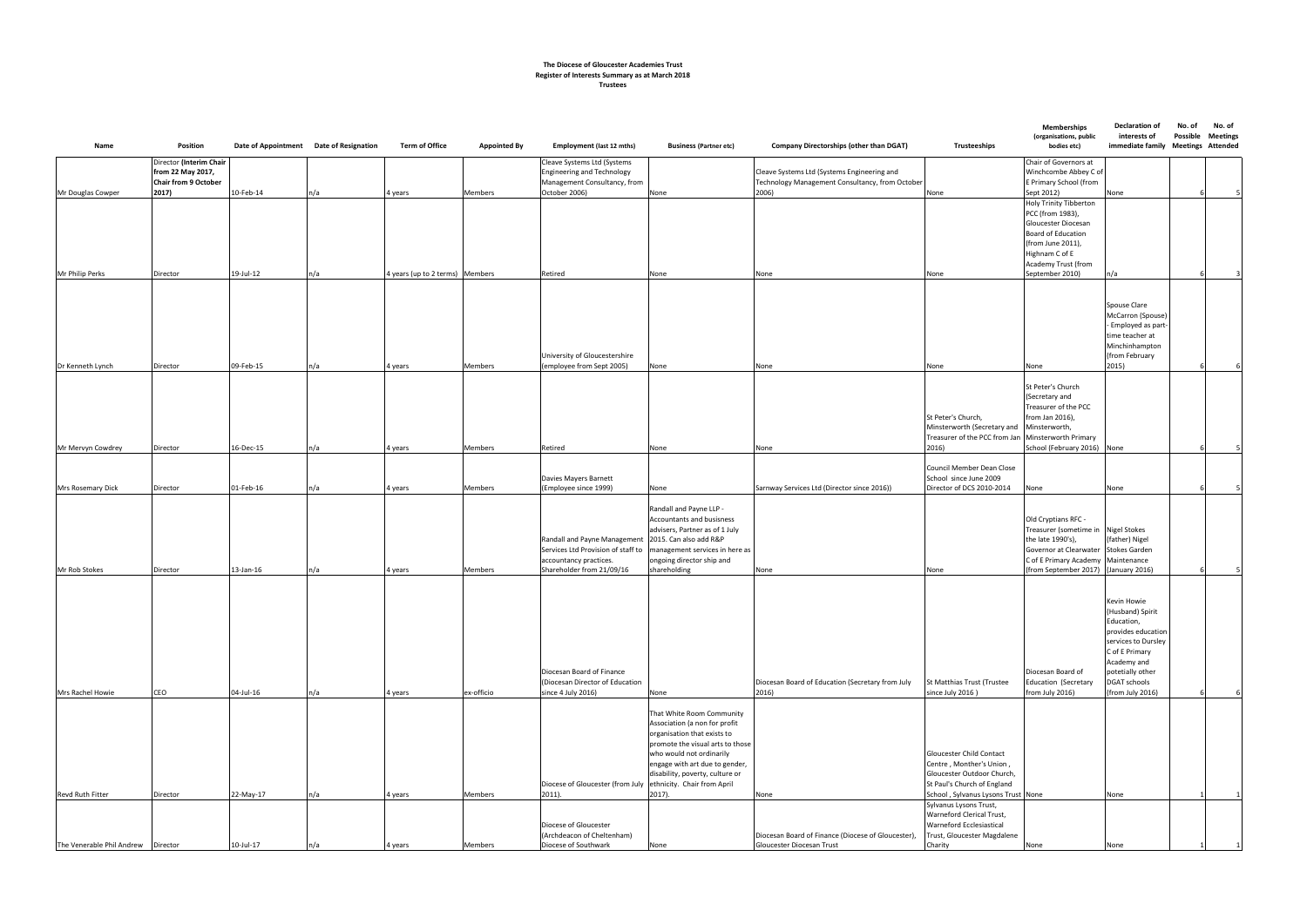|              |          |                            |        |               |              |  | Chair of Governors St |  |
|--------------|----------|----------------------------|--------|---------------|--------------|--|-----------------------|--|
|              |          |                            |        |               |              |  | of E Primary          |  |
| Mr Tim Brock | Director | '2018n<br>ori 10707/2010 ا | 14 ve. | untory UK Ltd | <b>INOTH</b> |  |                       |  |

# **Previous Trustees**

| <b>Previous Trustees</b>                      |                                                    |           |                 |         |         |                                        |                                       |                                          |                           |                                                                                                                        |                                                              |  |
|-----------------------------------------------|----------------------------------------------------|-----------|-----------------|---------|---------|----------------------------------------|---------------------------------------|------------------------------------------|---------------------------|------------------------------------------------------------------------------------------------------------------------|--------------------------------------------------------------|--|
| Revd Duncan Munro                             | Member (Chair)<br>(resigned 22 May 2017) 03-Apr-13 |           | 22-May-17       | 4 years | Members | Self employed management<br>consultant | Sole proprietor of Munro<br>Strategic | Dean Close School                        | Dean Close School         | University of<br>Gloucestershire (co-<br>opted member, finance (wife) - Governor<br>and general purposes<br>committee) | Anastasia Munro<br>at Holy Apostles C<br>of E Primary School |  |
|                                               |                                                    |           |                 |         |         |                                        |                                       |                                          |                           |                                                                                                                        |                                                              |  |
|                                               |                                                    |           |                 |         |         |                                        |                                       |                                          |                           |                                                                                                                        |                                                              |  |
|                                               |                                                    |           |                 |         |         |                                        |                                       |                                          |                           |                                                                                                                        | Carol Lake                                                   |  |
|                                               |                                                    |           |                 |         |         |                                        |                                       |                                          |                           | Gloucester Diocesan                                                                                                    | (Spouse) -                                                   |  |
|                                               |                                                    |           |                 |         |         |                                        |                                       |                                          |                           | Board of Education,                                                                                                    | Gloucestersire                                               |  |
|                                               |                                                    |           |                 |         |         |                                        |                                       |                                          |                           | Kingsholm Primary                                                                                                      | Rural Community                                              |  |
|                                               |                                                    |           |                 |         |         |                                        |                                       |                                          |                           | School (Governor), Kings Council, Katherine                                                                            |                                                              |  |
|                                               |                                                    |           |                 |         |         |                                        |                                       |                                          |                           | <b>School Gloucester</b>                                                                                               | Lake (Daughter) -                                            |  |
|                                               |                                                    |           |                 |         |         |                                        |                                       |                                          |                           | (Governor), Gloucester                                                                                                 | Gloucestersire                                               |  |
| The Very Reverand Stephen Member (resigned 31 |                                                    |           |                 |         |         |                                        |                                       |                                          | The Scout Association,    | City Regeneration                                                                                                      | <b>Rural Community</b>                                       |  |
| Lake                                          | August 2017)                                       | 10-Feb-14 | 31-Aug-17       | 4 years | Members | Church of England                      | None                                  | Gloucester Cathedral (charitable status) | <b>Warneford Trust</b>    | Advisory Board (Chair)                                                                                                 | Counci                                                       |  |
|                                               | Director (resigned 10                              |           |                 |         |         |                                        |                                       |                                          |                           |                                                                                                                        |                                                              |  |
| Mr Christopher Doran                          | July 2017)                                         | 06-May-14 | $10$ -Jul- $17$ | 4 years | Members | Kier Group                             | None                                  |                                          | Gloucestershire Nightstop | None                                                                                                                   |                                                              |  |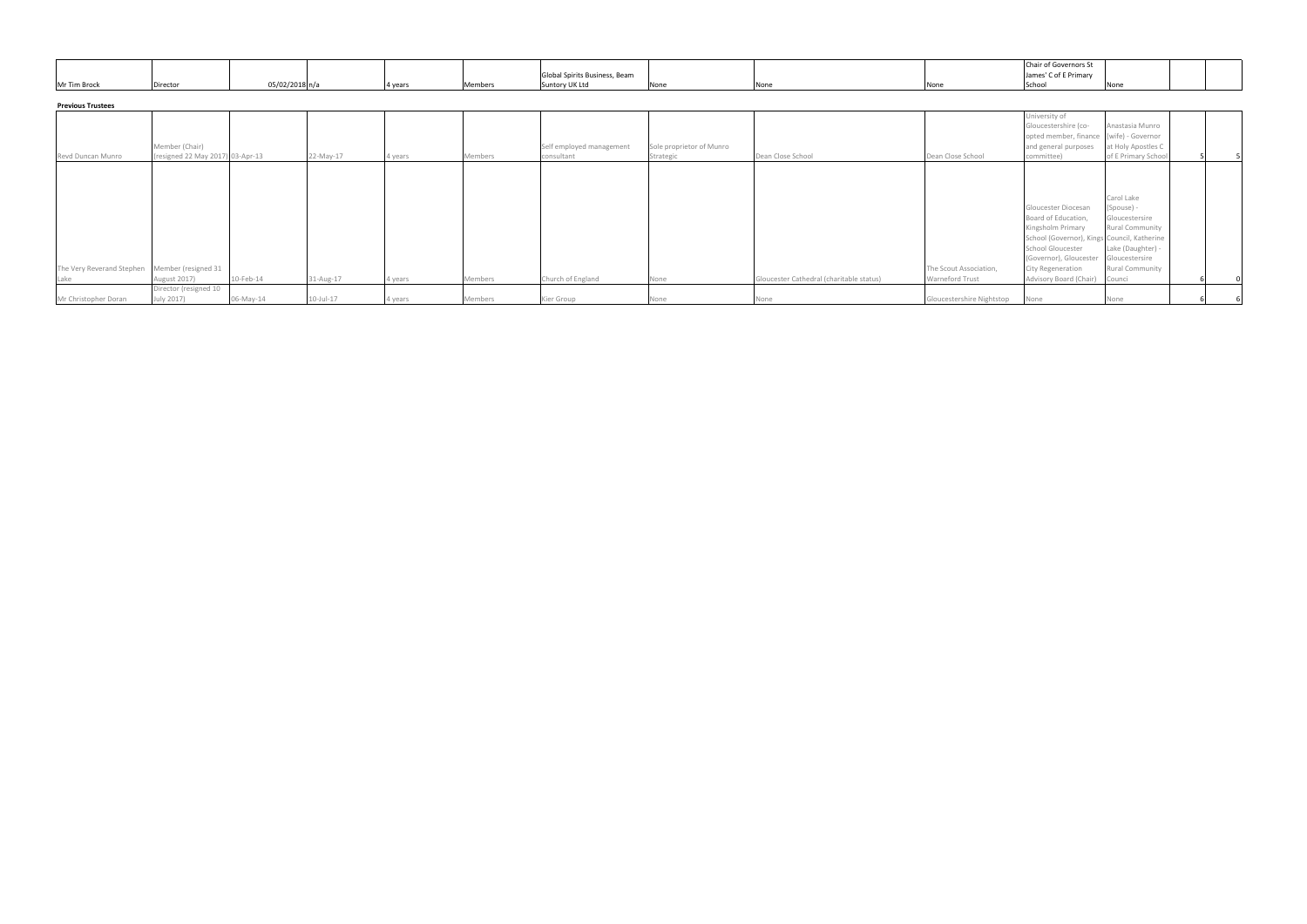### **The Diocese of Gloucester Academies Trust Register of Interests Summary as at March 2018 Senoir Employees**

| Name                | Position                      | <b>Date of Appointment</b> | <b>Date of Resignation</b> | Employment (last 12 mths)                                                                                                                                                                                                                                                        | <b>Business (Partner etc)</b> | Company Directorships (other than DGAT) | Trusteeships                           | <b>Memberships</b><br>(organisations, public<br>bodies etc)                                                                                | <b>Declaration of</b><br>interests of<br>immediate family                                                                                                                                        |
|---------------------|-------------------------------|----------------------------|----------------------------|----------------------------------------------------------------------------------------------------------------------------------------------------------------------------------------------------------------------------------------------------------------------------------|-------------------------------|-----------------------------------------|----------------------------------------|--------------------------------------------------------------------------------------------------------------------------------------------|--------------------------------------------------------------------------------------------------------------------------------------------------------------------------------------------------|
| Mrs Rachel Howie    | CEO                           | 04-Jul-16                  | n/a                        | <b>SEE TRUSTEES TAB</b>                                                                                                                                                                                                                                                          |                               |                                         |                                        |                                                                                                                                            |                                                                                                                                                                                                  |
| Mrs Kerry Brimfield | COO                           | 01-Jan-14                  | n/a                        | COO - The Diocese of Gloucester<br>Academies Trust (from January<br>2014)                                                                                                                                                                                                        | None                          | None                                    | None                                   | Gloucestershire<br>Association of School<br><b>Business Management,</b><br>National Association of<br><b>School Business</b><br>Management | None                                                                                                                                                                                             |
| Mrs Helen Springett | Head of School<br>Improvement | 01-Sep-17                  | n/a                        | <b>Executive Headteacher</b><br>Winchcombe Abbey C of E<br>Primary School (from September<br>2010) and Hardwicke Parochial<br>Primary Academy (from<br>September 2016). Head of<br>School Improvement - The<br>Diocese of Gloucester<br>Academies Trust (from<br>September 2017) | None                          | None                                    | I sing Pop as (from September<br>2017) | <b>NAHT</b>                                                                                                                                | The Right<br><b>Reverend Robert</b><br>Springett, Bishop<br>of Tewkesbury,<br>Chair of Diocesan<br>Board of Education<br>and the Diocese of<br>Gloucester<br><b>Education Trust</b><br>(husband) |